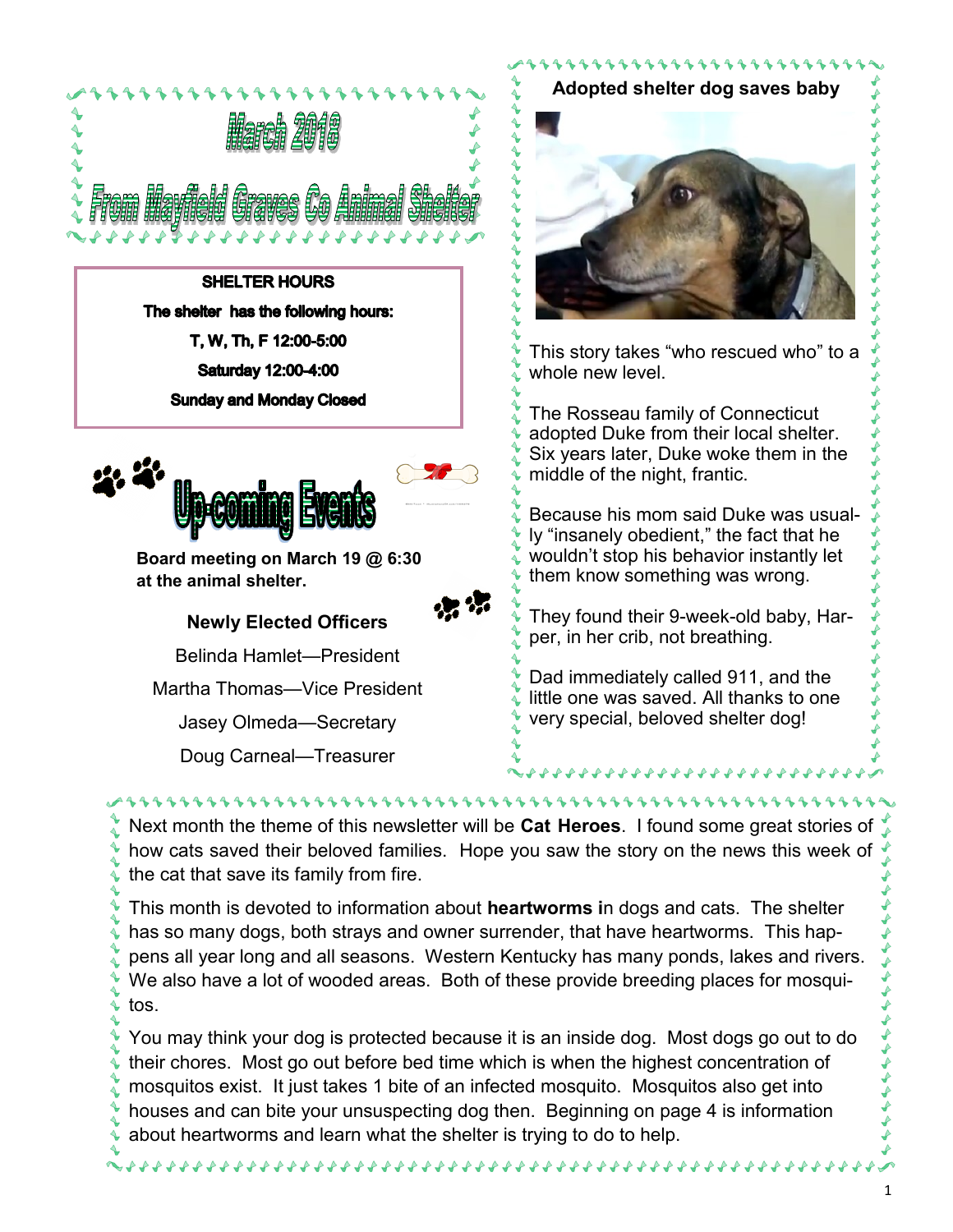





**INTAKES AND OUTCOMES FOR JANUARY 2018 and FEBRUARY 2018**

| <b>Animal Intakes</b>    |                 |                        |       |                           |   |       |  |  |  |
|--------------------------|-----------------|------------------------|-------|---------------------------|---|-------|--|--|--|
|                          | Owner Surrender | ACO Seizure            | Stray | Returned to Shelter Other |   | Total |  |  |  |
| January                  | 57              | 12                     | 26    | 1                         | 0 | 96    |  |  |  |
| February                 | 51              | 27                     | 25    | 0                         | 0 | 106   |  |  |  |
| <b>Animal Outcomes</b>   |                 |                        |       |                           |   |       |  |  |  |
|                          | Adoption        | <b>Return to Owner</b> |       | <b>Animals to Rescues</b> |   |       |  |  |  |
| January                  | 13              | 09                     |       | 46                        |   |       |  |  |  |
| February                 | 23              | 05                     |       | 72                        |   |       |  |  |  |
| $\overline{\phantom{a}}$ |                 |                        |       |                           |   |       |  |  |  |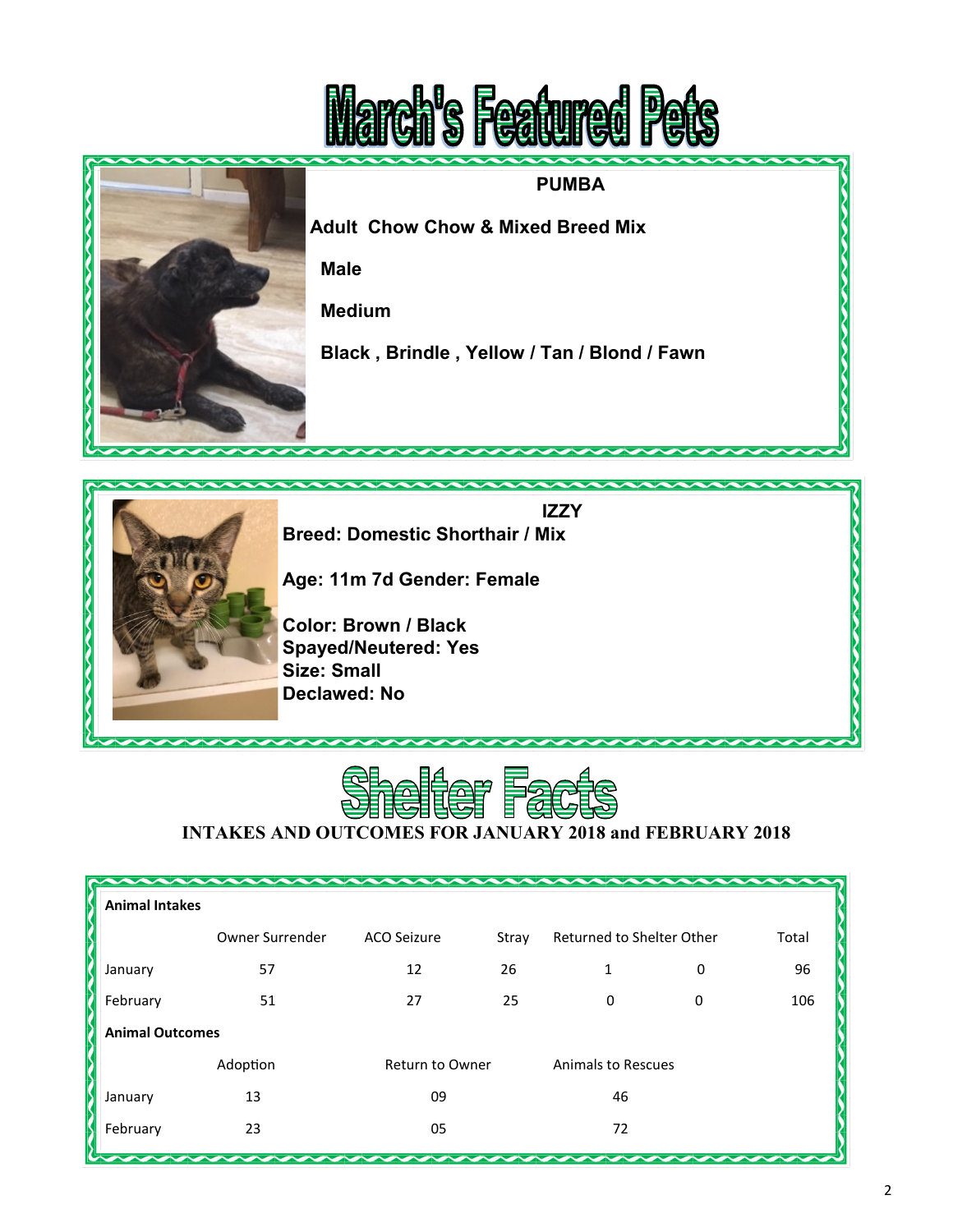|                                                           |                            | 具有全体 在油脂脂肪等 |  |
|-----------------------------------------------------------|----------------------------|-------------|--|
|                                                           |                            |             |  |
| February's intake break-down by jurisdiction and species: |                            |             |  |
|                                                           | City animal intake         | 38          |  |
|                                                           | County animal intake       | 68          |  |
|                                                           | Cats and cats with litters | 29          |  |
|                                                           | Dogs and dogs with litters | 77          |  |
|                                                           |                            |             |  |

**Rhallam Faala aam<sup>4</sup>munad** 

**Information is Based on January 1, 2018 to February 28, 2018 In February 2018** the shelter has received **106** animals. **38** city animals and **68** county animals have been received. In 2017(February) the shelter received **107** animals. So far **in 2018 118** dogs have gone to various rescues. You can get your dog or cat microchipped at the shelter for a very reasonable cost. Give us a call. Issue 77 **PLEASE be a responsible pet owner and SPAY/ NEUTER your pet.** Heartworm Incidence 2013 *26-50 cases Please don't breed or buy while shelter dogs die.* 

**51-99 cases**

**100+ cases**

2013

**We border on**

**25-50 up to 99**

3

These are heartworms from an

infected dog.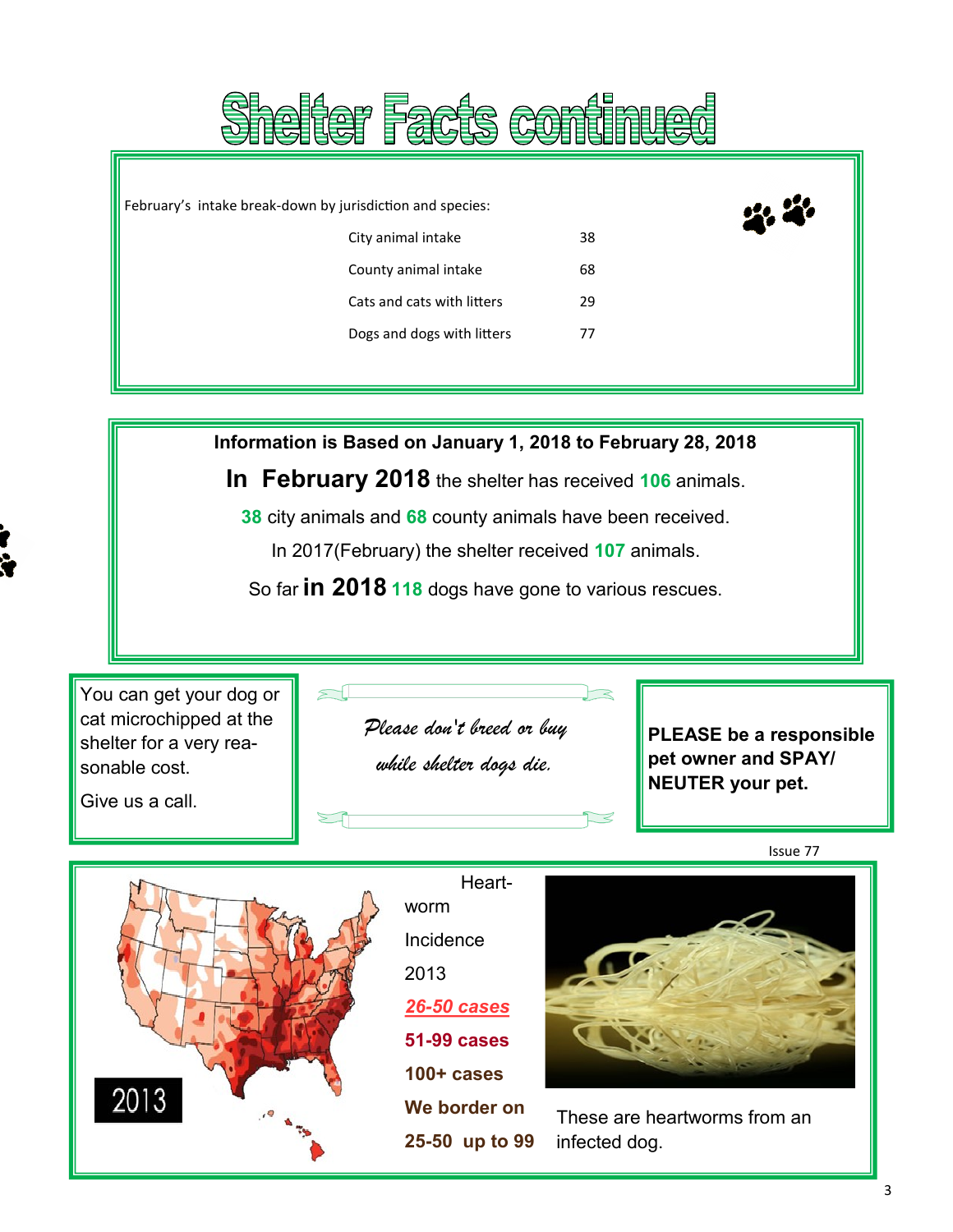## **What is heartworm disease?**

Heartworm disease is a serious and potentially fatal disease in pets in the United States and many other parts of the world. It is caused by foot-long worms (heartworms) that live in the heart, lungs and associated blood vessels of affected pets, causing severe lung disease, heart failure and damage to other organs in the body. Heartworm disease affects dogs, cats and ferrets, but heartworms also live in other mammal species, including wolves, coyotes, foxes, sea lions and—in rare instances—humans. Because wild species such as foxes and coyotes live in proximity to many urban areas, they are considered important carriers of the disease.

administered as early in the course of the disease as possible. **Dogs**. The dog is a natural host for heartworms, which means that heartworms that live inside the dog mature into adults, mate and produce offspring. If untreated, their numbers can increase, and dogs have been known to harbor several hundred worms in their bodies. Heartworm disease causes lasting damage to the heart, lungs and arteries, and can affect the dog's health and quality of life long after the parasites are gone. For this reason, prevention is by far the best option, and treatment—when needed—should be

**Cats**. Heartworm disease in cats is very different from heartworm disease in dogs. The cat is an atypical host for heartworms, and most worms in cats do not survive to the adult stage. Cats with adult heartworms typically have just one to three worms, and many cats affected by heartworms have no adult worms. While this means heartworm disease often goes undiagnosed in cats, it's important to understand that even immature worms cause real damage in the form of a condition known as heartworm associated respiratory disease (HARD). Moreover, the medication used to treat heartworm infections in dogs cannot be used in cats, so prevention is the only means of protecting cats from the effects of heartworm disease. Reprinted from American Heartworm Society.

## **Q & A , Myths and Facts About Heartworms www.pets.webmd.com**

Heartworms in dogs are easy to prevent, but difficult and costly to cure. We asked Sheldon Rubin, 2007-2010 president of the American Heartworm Society, to separate facts from the myths about heartworm infestations in dogs.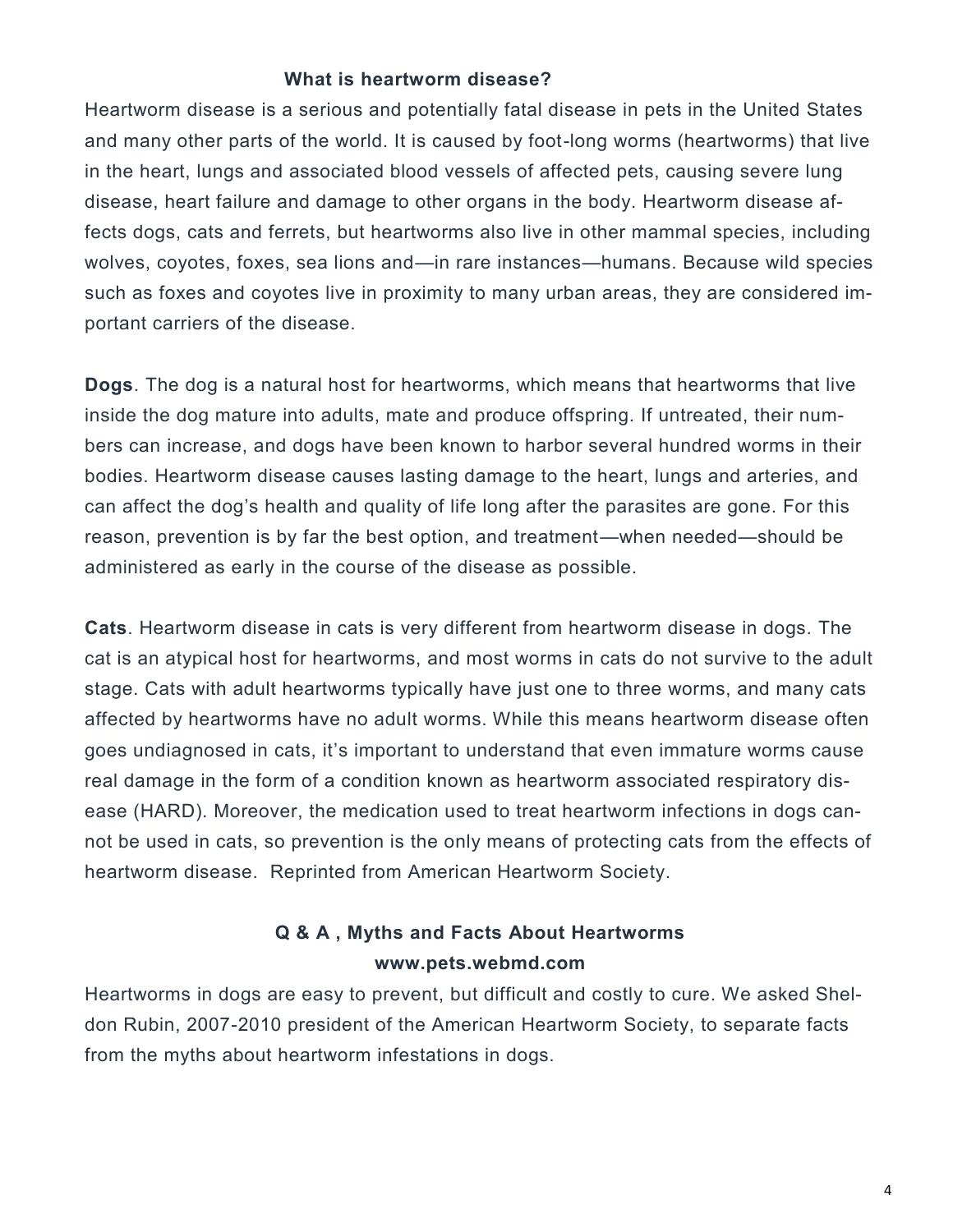## Q: How do dogs get heartworms?

A: Only by the bite of an infected mosquito. There's no other way dogs get heartworms. And there's no way to tell if a mosquito is infected. That's why prevention is so important. It takes about seven months, once a dog is bitten by an infected mosquito, for the larvae to mature into adult heartworms. They then lodge in the heart, lungs, and surrounding blood vessels and begin reproducing. Adult worms can grow up to 12 inches in length, can live 5-7 years, and a dog can have as many as 250 worms in its system.

## Q: Can people get heartworms from their dogs?

A: It can only be passed on by mosquitoes. It's a specific parasite that only affects dogs and cats and ferrets and other mammals. In rare cases, heartworms have infected people, but it does not complete its life cycle.

Q: If one of my dogs has heartworms, can he give it to my other dogs?

A: No. Again, the only way heartworms are transmitted is through the bite of an infected mosquito. And even if an uninfected mosquito bit your infected dog, and then bit your uninfected dog the same night, he wouldn't transmit the parasite from one dog to the other. That's because when a mosquito bites an infected animal, the heartworm needs to undergo an incubation period in the mosquito before the mosquito can infect other animals.

Q: Is it OK to adopt a dog with heartworms?

A: It's a very common problem in animal shelters today, and public shelters rarely have the money to treat heartworm disease. It's perfectly acceptable to adopt a dog with heartworms, but you have to be dedicated to having the disease treated appropriately, because it's a horrible disease that can lead to a dog's death if left untreated.

Q: How can I prevent my dogs from getting heartworms?

A: For less than the cost of going to Starbucks for a weekly coffee, you can prevent heartworm disease in your dog. There are monthly pills, monthly topicals that you put on the skin, and there's also a six-month injectable product. The damage that's done to the dog and the cost of the treatment is way more than the cost to prevent heartworm disease. A year's supply of heartworm preventative will cost about \$35 to \$80, depending on a dog's weight.

Q: What are the symptoms of heartworm infestations in dogs?

A: Initially, there are no symptoms. But as more and more worms crowd the heart and lungs, most dogs will develop a cough. As it progresses, they won't be able to exercise as much as before; they'll become winded easier. With severe heartworm disease, we can hear abnormal lung sounds, dogs can pass out from the loss of blood to the brain, and they can retain fluids. Eventually, most dogs will die if the worms are not treated.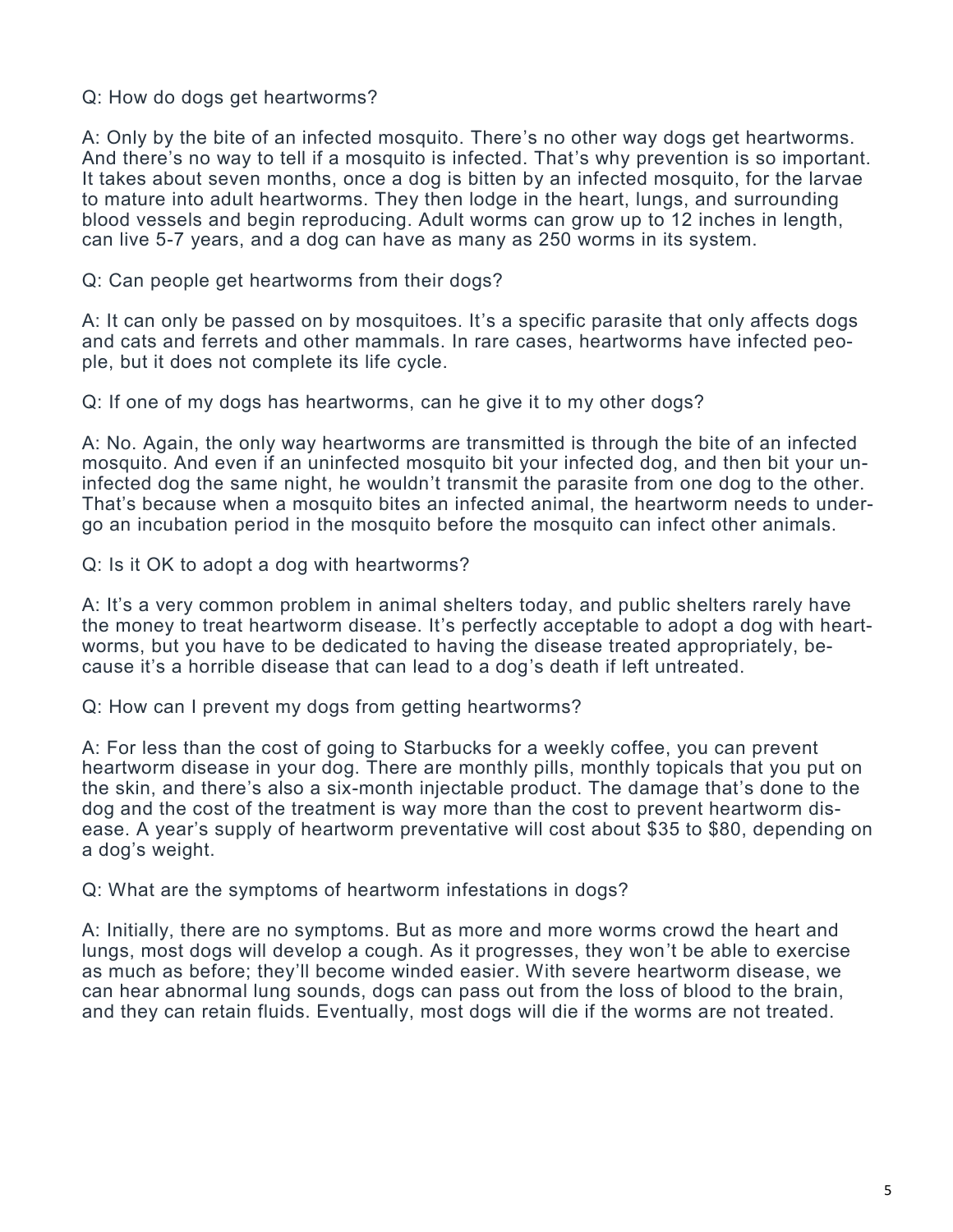Q: Once my dog has heartworms, what's the treatment? How much will it cost?

A: The drug that you treat with is called Immiticide. It's an injectable, arsenic-based product. The dog is given two or three injections that will kill the adult heartworms in the blood vessels of the heart.

The safest way to treat heartworms includes an extensive pre-treatment workup, including X-rays, blood work, and all the tests needed to establish how serious the infection is. Then the dog is given the injections. With all the prep work, it can run up to \$1,000. But just the treatment can be done for about \$300 in some areas.

Q: Why do I have to keep my dog quiet during the several months he's being treated for heartworms?

A: After treatment, the worms begin to die. And as they die, they break up into pieces, which can cause a blockage of the pulmonary vessels and cause death. That's why dogs have to be kept quiet during the treatment and then for several months afterward. Studies have shown that most of the dogs that die after heartworm treatment do so because the owners let them exercise. It's not due to the drug itself.

Q: If my dog is diagnosed with heartworms, can I just give him his monthly preventative instead of having him go through treatment? Won't that kill his heartworms?

A: Studies have shown that if you use ivermectin, the common preventative, on a monthly basis in a dog with heartworm disease, after about two years you'll kill off most of the dog's young heartworms. The problem is, in the meantime, all of those heartworms are doing permanent damage to the heart and blood vessels.

Q: Can I skip giving my dog his preventative during colder months, when there aren't any mosquitoes?

A: The American Heartworm Society recommends year-round heartworm prevention. One reason is, there's already a serious problem with people forgetting to give their dogs the heartworm preventatives. It's a universal problem. Now if you use it year-round, and you miss a month, your dog will probably still be protected. But if you miss more than one or two months your dog could become infected.

The other reason not to stop is that many of the preventatives today also include an intestinal parasite control for roundworms, whipworms, or tapeworms. You want your dog to be protected against those at all times.

Q: If I don't treat my dog with heartworms, will he "outgrow" his heartworms?

A: No. He stands a good chance of dying from the disease.

Q: I've heard the treatment for heartworms can be dangerous. Are there any newer, safer alternatives?

A: We used to use plain arsenic to treat it, which had many side effects. What we use now is a safer product with fewer side effects. It's a safe product if used correctly.

Q: If my dog gets heartworms, and is treated for them, can he get them again?

A: Yes, he can get them again. **That's why prevention is so important.**